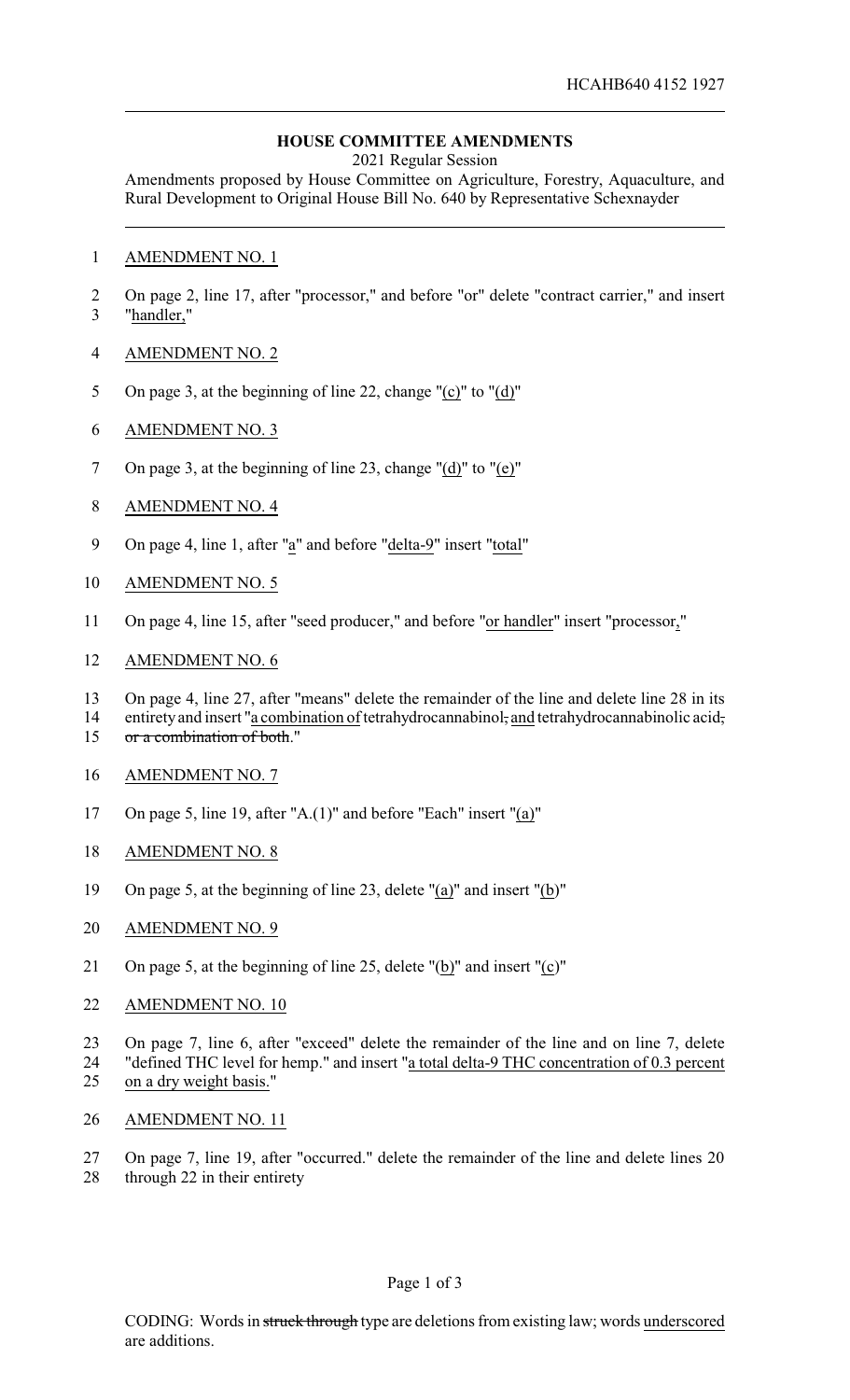- AMENDMENT NO. 12
- On page 8, line 17, after "provides" and before "information," insert "to the public"
- AMENDMENT NO. 13
- 4 On page 8, line 18, after "opportunities" and before "The" delete "to the public." and insert "concerning industrial hemp."
- AMENDMENT NO. 14
- On page 9, line 2, after "cannabidiol," delete the remainder of the line and delete line 3 in its entirety
- AMENDMENT NO. 15

- 11 On page 9, delete lines 7 through 9 in their entirety
- AMENDMENT NO. 16
- 13 On page 9, line 10, after ""Consumable hemp processor"" and before "means" delete "or"
- AMENDMENT NO. 17
- 15 On page 9, line 22, between "a" and "delta-9" insert "total"
- AMENDMENT NO. 18
- On page 9, at the end of line 26, delete "industrial" and on line 27, delete "hemp-derived CBD" and insert "consumable hemp"
- AMENDMENT NO. 19
- On page 10, delete lines 6 through 10 in their entirety and insert the following:
- "(9) "THC" means a combination of tetrahydrocannabinol and tetrahydrocannabinolic acid."
- AMENDMENT NO. 20
- 24 On page 10, line 11, after "means" and before "wholesale" insert "a"
- AMENDMENT NO. 21
- 26 On page 10, at the end of line 17, delete "CBD." and insert "cannabidiol."
- AMENDMENT NO. 22
- On page 11, between lines 2 and 3, insert the following:
- "D. The provisions of this Part shall be preempted by any federal statute, federal regulation, or guidance from a federal government agency that is less restrictive than the provisions of this Part."
- AMENDMENT NO. 23
- On page 12, at the end of line 3, delete "This" and at the beginning of line 4, delete
- "provision" and insert "The provisions of this Paragraph"

CODING: Words in struck through type are deletions from existing law; words underscored are additions.